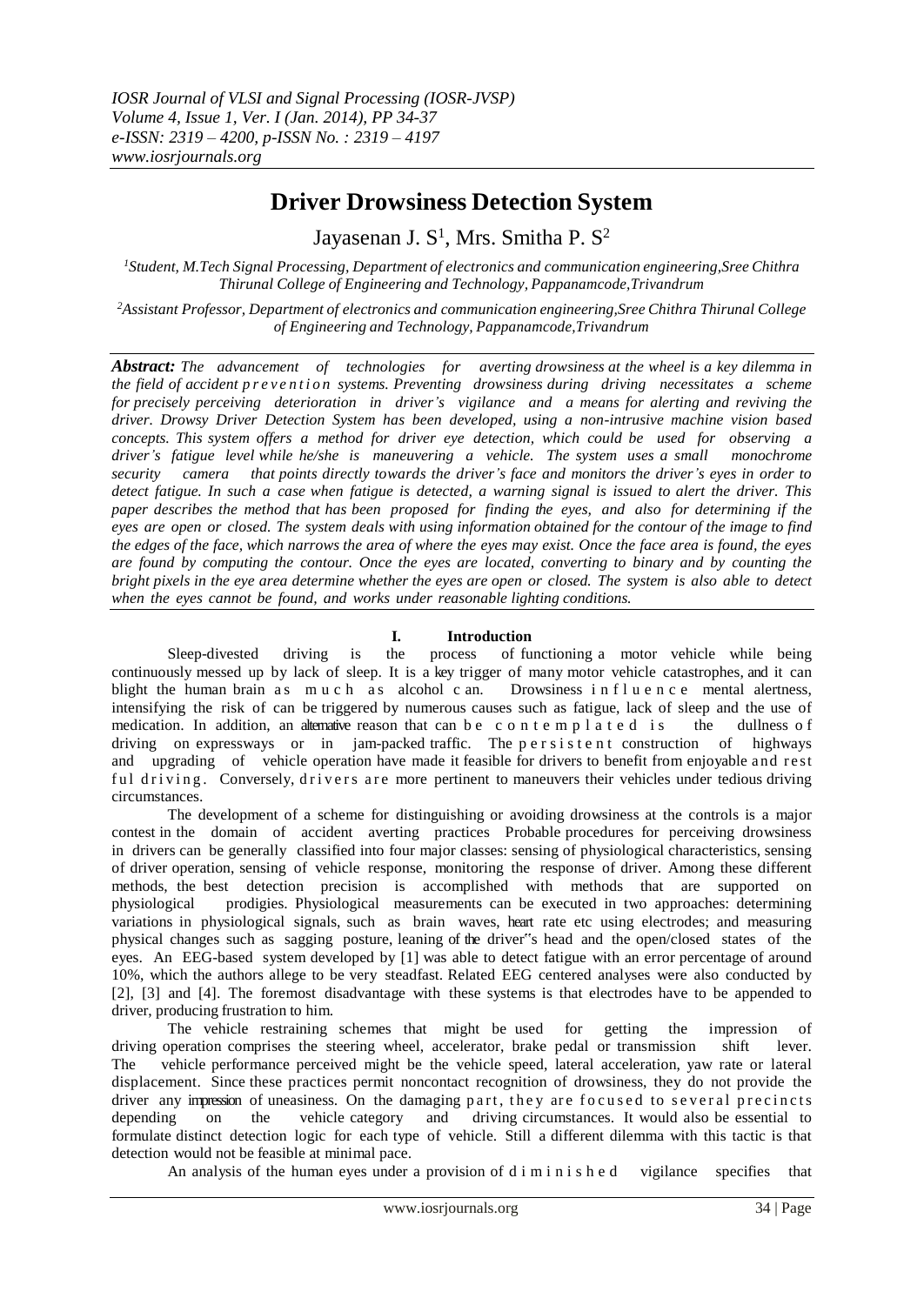the eyes are constricted than in a wide-awake status and that there are occasions when the eyes actually close.



Fig 1: No of times eyes close and alertness level

Figure1 offers experimental findings demonstrating the vigilance level and the number of times the driver's eyes closed for two or more seconds while driving on a test course. Good correlation is seen between the two sets of data. This result indicates that a reduced level of alertness could be detected with good accuracy by monitoring changes in the degree of openness of the driver's eyes.

Second section explains the proposed method. In the third section m e t h o d o l o g y is explained. Results have been explained in fourth section and fifth section is conclusion and future scope

#### **II. Proposed Method**

In the proposed system, the optical cues of the driver, captured using a camera has been used for building on a non-invasive monitoring scheme that will not divert the driver and simultaneously which will assure precision in detecting drowsiness..Fig 2 shows the basic block diagram. A small CCD camera positioned in front of the driver behind the steering in a position will be taking continues videos of the driver's face. The camera should be positioned such that the driver"s face takes up the greater part of the image and also that the driver"s face should be more or less in the centre of the image.

The video will be transformed to frame by frame data and remitted to the frame memory of the image processor. The frame memory will be hoarding each image in a appropriate pixel format. A personal computer will be linked to the image processor for manipulating the image  $p \, r \, o \, c \, e \, s \, s \, i \, n \, g$ procedure and for ascertaining the processed results. The functions of the system can be broadly divided into face detection and eye detection function, embracing the first half of the processing schedule, and a drowsiness detection function, including the second half. Figure 2 shows the block diagram of the eye detection process.



Fig 2: Block Diagram

#### **III. Methodology**

#### **3.1. Flowchart of major functions**

It has been stated that the proposed method work very well for IR images. Fig 3 shows the flowchart of major functions.

## **3.2. Face Detection**

At first the video of driver is captured using an IR camera which is fixed in front of the driver behind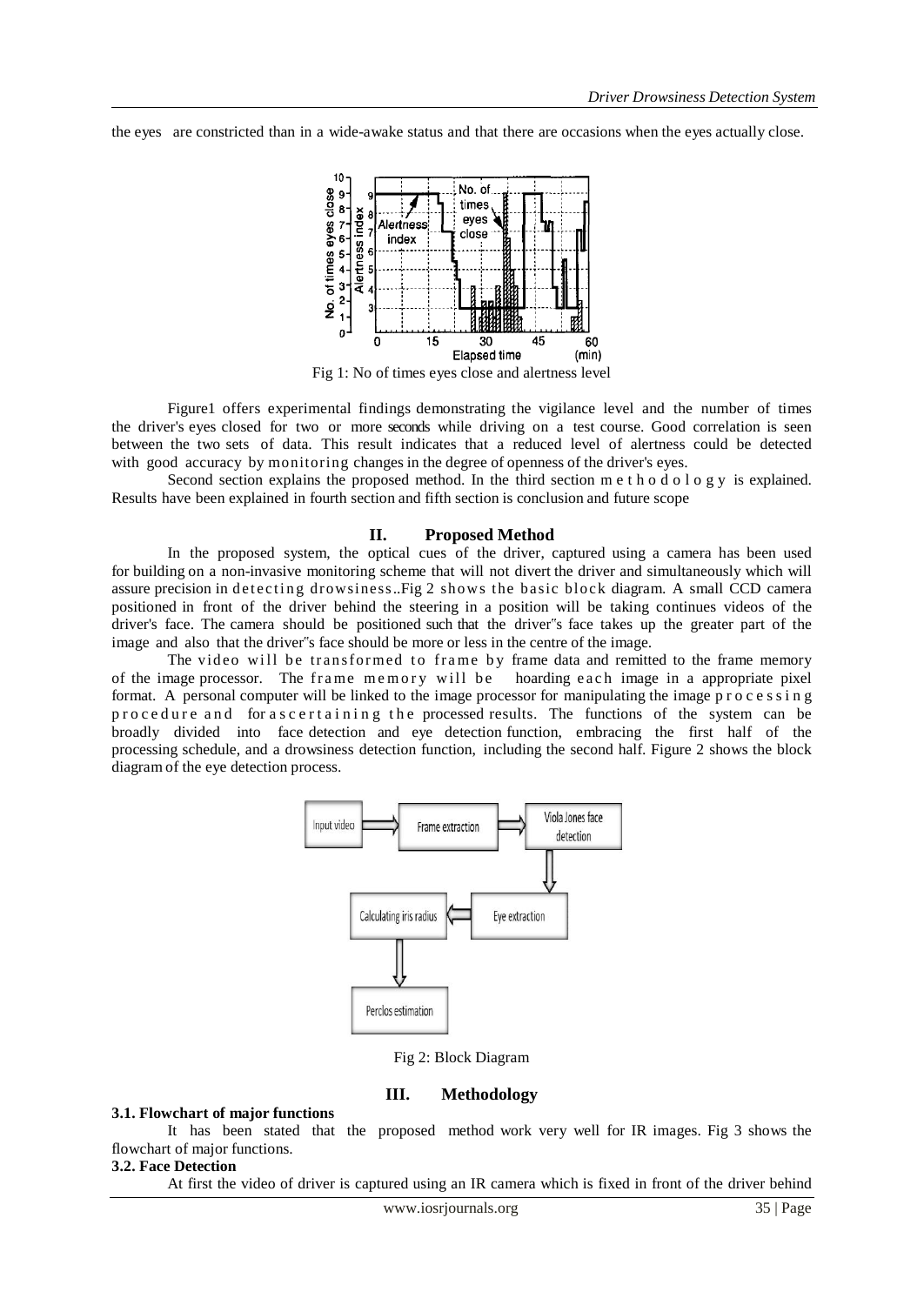the steering in a position so that driver"s face can be clearly captured. Then the input video is converted to frames and each frame is processed separately. Viola Jones method of face detection is then used. This procedure classifies images based on the value of simple features. The simple features used are reminiscent of Haar basis functions. More specifically, three kinds of features are used. The value of a two-rectangle feature is the difference between the sum of the pixels within two Rectangular regions. The regions have the same size and shape and are horizontally or vertically adjacent. A three-rectangle feature computes the sum within two outside rectangles subtracted from the sum in a centre rectangle. Finally a four-rectangle feature computes the difference between diagonal pairs of rectangles. A cascade of classifiers is then constructed to achieve increased detection performance while radically reducing computation time. The overall form of the detection process is that of a degenerate decision tree. A series of classifiers are then applied to every sub-window. The initial classifier eliminates a large number of negative examples with very little processing. Subsequent layers eliminate additional negatives but require additional computation. After several stages of processing the number of sub-windows has been reduced radically. Further processing can take any form such as additional stages of the cascade (as in detection system) or an alternative detection system. Much like a decision tree, subsequent classifiers are trained using those examples which pass through all the previous stages. The cascade design process is driven from a set of detection and performance goals.

#### **3.3. Eye Extraction**

The circumference of the iris is then estimated using the Hough transform for circle detection from curves. So that iris is considered as a circular object and using the principle of Hough transform, the circular iris is extracted and the visible circumference of iris is calculated. In Hough transform, the points are linked by determining first if they lie on the curve of specified shape. This method detects both straight line and circle. Circles are then drawn on the original image.



Fig 3 Flowchart of major functions

#### **3.4. Perclos Estimation**

The percentage of closure of eye is same as the number of pixels visible at the circumference of the iris. So the instantaneous circumference value is compared with the pervious circumference value. Once the percentage of closure is found, and if fatigue is detected a warning signal is issued to alert the driver.

### **3.5. Drowsiness detection**

The alert to driver is issued based on the decision from face detection section and perclos estimation section. The alert is given when the face is not detected and when perclos value of adjacent 2 frames is less than  $0.7*$ maximum value " $c$ ".

#### **IV. Results**

In this method a novel algoritm is introduced .This method is effective in normal web cam videos in sufficient lighting conditions. Fig 4 shows the face and eye detected image and Fig 5 sho ws the estimated circle of the detected eye.shows the final output.